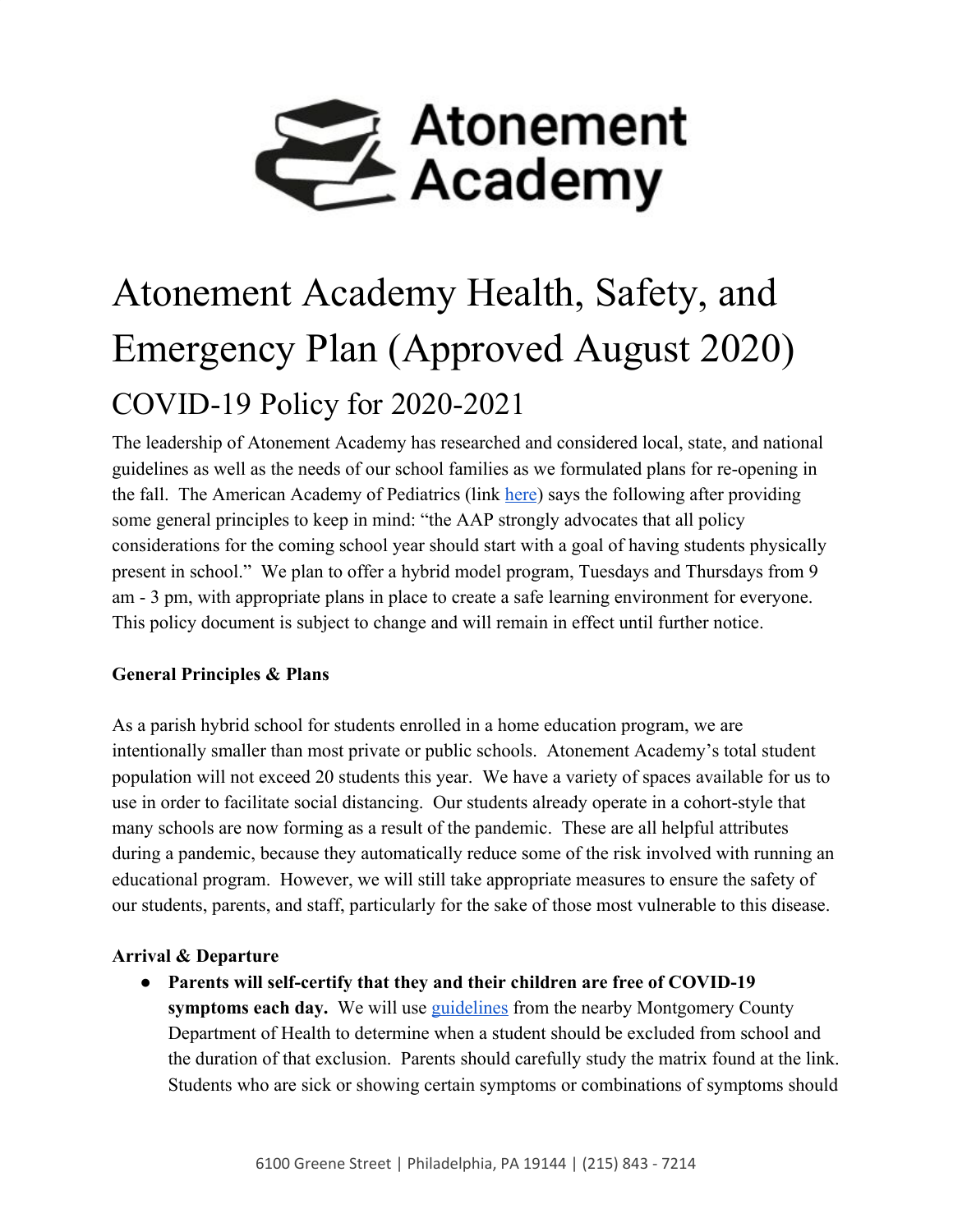stay home. We have implemented generous attendance and make-up work policies for this year. Parents are asked to stay in touch with us by sending us an email whenever their child is absent from school for any reason.

- **Students are required to arrive wearing an appropriate cloth mask that covers the nose and mouth.** A mask is the only type of face covering we will allow (no face shields, bandanas, or "gator"-style coverings). Masks should be nice-looking, fit well, and be a solid color.
- **Upon arrival, students will report to an assigned staff member, who will screen them for symptoms.** Parents who are dropping off their children are asked to remain until notified that their child has passed this screening process. For students arriving by public transportation who fail the screening process, they will be isolated and a parent contacted if the school determines that they should be excluded. Parents are asked to ensure that we have up-to-date contact information for several people who are authorized to pick up their child in case of an emergency, including showing symptoms.
- Parents will not generally be allowed to enter the building, but when allowed to do so, they should wear a mask or other face covering.
- Students will wear a mask when departing at the end of the school day until they enter their vehicle or until they arrive home if riding public transportation.
- The school may require parents or students to submit results of a COVID-19 test.

#### **During the School Day**

- Atonement Academy will follow the mask mandate as published by the Commonwealth of Pennsylvania and follow appropriate social distancing throughout the day.
- Per the Pennsylvania Secretary of Health's [guidance,](https://www.education.pa.gov/Schools/safeschools/emergencyplanning/COVID-19/Waivers/MaskWearing/Pages/default.aspx) students will be allowed to remove their mask during the school day when able to socially distance 6 feet and when eating or drinking.
- When teaching from a socially-distanced position at the front of the classroom, teachers are not required to mask. If they move throughout the classroom in close proximity to students, they are expected to mask.
- Desks/seats will be 6-feet apart.
- Students will generally stay in their seats when indoors and not move around classrooms or intermingle with other students from other classes. Students are prohibited from touching each other or shaking hands.
- Common use areas, such as the lunchroom, and high touch surfaces will be cleaned more frequently.
- During meals, reasonable social distancing will be maintained.
- Each student will have their own set of supplies with them at their desks, so that they do not have to share supplies with other students or use common objects.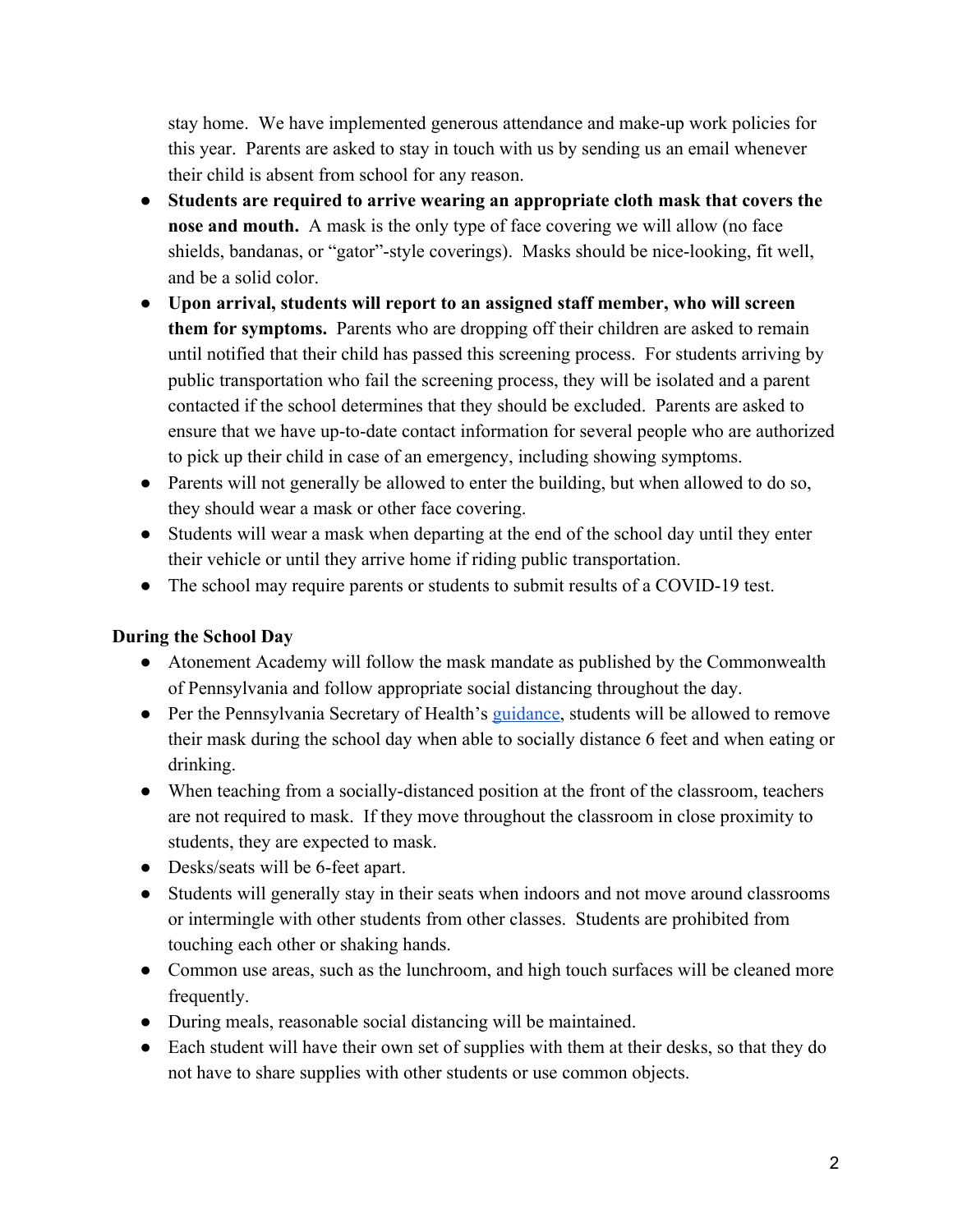- Frequent handwashing and good hygiene practices are essential, including the 20 second rule of handwashing and coughing/sneezing into kleenex, clothing, or elbows rather than hands. Parents should reinforce these by teaching them and practicing them at home. School staff will also teach and practice these.
- Bathroom use will be limited generally to one person per bathroom at a time.
- Hand sanitizer, soap, paper towels, and kleenex will be appropriately available throughout the school day.
- Classrooms and indoor areas will be ventilated more frequently.
- P.E. & recess (if implemented later in the year) will only occur outdoors, and contact sports will be avoided unless students are wearing masks.
- When weather prohibits outdoor activities, indoor recess will consist of board games, puzzles, or art, including appropriate masking and distancing.
- During morning chapel in the sanctuary, chapel, or classroom, students will be assigned a seat and will follow social distancing and masking guidelines. Singing will only be allowed when students are masked. Students will be prohibited from sharing books.

### **Visitors & School Gatherings**

- Parents needing to drop off any items for a student need to communicate first with an appropriate staff person. They should wear a mask when coming to the school.
- Extended-stay visitors will follow the same general guidelines as instructed by staff. This applies to parent volunteers, prospective families, guests touring the school, students shadowing a class, or similar types of occasional visitors.
- The school will determine and communicate the maximum number of guests allowed for any school gatherings, such as recitations and commencement, to ensure compliance with social distancing and masking guidelines. The school may require an invitation for attendance. The school will require guests to follow appropriate guidelines.

#### **Contingencies**

- The school may choose to exclude other students who are in the same class with a student who becomes infected with COVID-19. We do not plan to close the entire school if this happens, since we are taking appropriate steps to mitigate and reduce the spread of infection.
- In the event that our school is closed by an appropriate government official for infection control purposes, we will notify parents of our plans for educational continuity through online, distance learning.